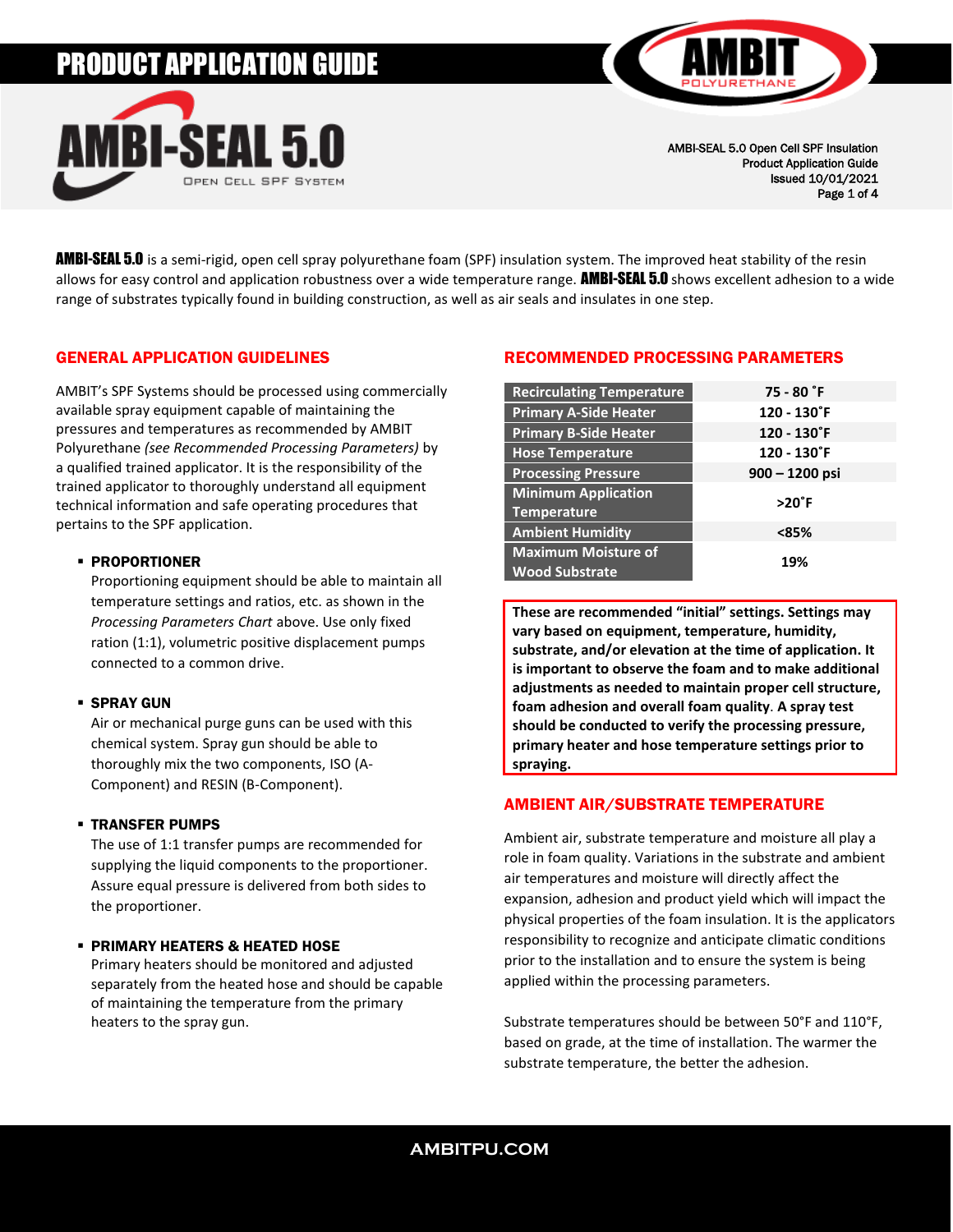**NOTE: Installation occurring in cold weather temperatures may require adjustment of material temperatures, application temperatures, substrate preparation, spray technique and/or environmental conditions. Contact the AMBIT Polyurethane Technical Service Department for assistance.**

#### MATERIAL HANDLING

#### • CHEMICAL STORAGE

Chemicals must be kept at the recommended temperatures below. Cold chemicals can cause poor mixing, pump cavitation, as well as other chemical processing problems due to higher viscosity at lower temperatures. Keep containers tightly closed and sealed until ready for use.

|                                      | <b>AMBIT PMDI-ISO</b><br><b>ISOCYANATE</b><br>(A-COMPONENT) | <b>AMBI-SEAL 5.0</b><br><b>RESIN</b><br>(B-COMPONENT) |
|--------------------------------------|-------------------------------------------------------------|-------------------------------------------------------|
| <b>Storage</b><br><b>Temperature</b> | $65 - 110$ °F                                               | $65 - 85$ °F                                          |
| <b>Shelf Life</b>                    | One year<br>(12 months)                                     | One year<br>(12 months)                               |

**Do not store in direct sunlight. Keep containers tightly sealed when not in use and must be kept upright to prevent leakage. Store away from incompatible materials, food, and drink. Store in properly labelled containers. Observe label precautions.**

#### • PROPER FLUSHING & CHANGE OVER PROCEDURE

ISO (A-Component) LINES SHOULD NEVER BE FLUSHED WITH WATER. Only flush ISO (A-Component) lines with more ISO (A-Component). It is imperative to adequately flush the RESIN (B-Component) lines with at least 5 gallons of water when switching between products. When changing out the RESIN (B-Component) from open cell to closed cell and vice versa or when changing between different brands of SPF, it is important that the supply hoses and pumps be drained completely, and the drum pump be wiped down to remove any leftover residue from the previous RESIN (B-Component). Mixing of different product types, especially closed cell into open cell, will contaminate the new RESIN (B-component) and can result in off-spec foam that does not comply with the CCRR Report and does not qualify for the AMBIT Limited Lifetime Warranty. It is the SPF applicators responsibility

to follow this guideline to ensure that the new RESIN (B-Component) does not become contaminated.

#### • WASTE DISPOSAL

Dispose of raw chemical in accordance with local, regional, national, and international regulations as specified. Do not discharge into sewer systems or waterways.

#### • CONTAINER DISPOSAL

Steel drums must be emptied (as defined by RCRA, Section 261.7 and/or in accordance with local, regional, national, and international regulations which may be more stringent) and sent to a licensed drum re-conditioner for reuse, a scrap metal dealer, or an approved landfill. Drums being sent to a scrap dealer or landfill must be punctured or crushed to prevent reuse.

#### • SPILL CONTAINMENT & CLEAN UP

Isolate the area. Keep unnecessary and unprotected personnel from entering the area. Spilled material may cause slipping hazard. Ensure adequate ventilation. Contain the spillage. Soak up with non-combustible absorbent material, (ex. sand, earth, diatomaceous earth, vermiculite) and transfer to a suitable and properly labeled container for disposal according to local, regional, national, and international regulations Clean contaminated surface thoroughly.

# • ENVIRONMENTAL PRECAUTIONS

Do not allow uncontrolled discharge of product into the environment. Do not allow material to contaminate ground water system. Prevent product from entering drains. Prevent further leakage or spillage if safe to do so. Local authorities should be advised if significant spillages cannot be contained. If the product contaminates rivers and lakes or drains inform respective authorities.

# SAFETY AND HANDLING

#### • **RESPIRATORY PROTECTION**

Spraying of polyurethane foam results in the atomizing of the components to a fine mist. Inhalation and exposure to the atomized particles must be avoided. For this reason, AMBIT requires the MANDATORY use of a properly fitted, NIOSH-certified, full-face piece pressure demand selfcontained breathing apparatus (SCBA) or a full-face piece pressure demand supplied air respirator (SAR) with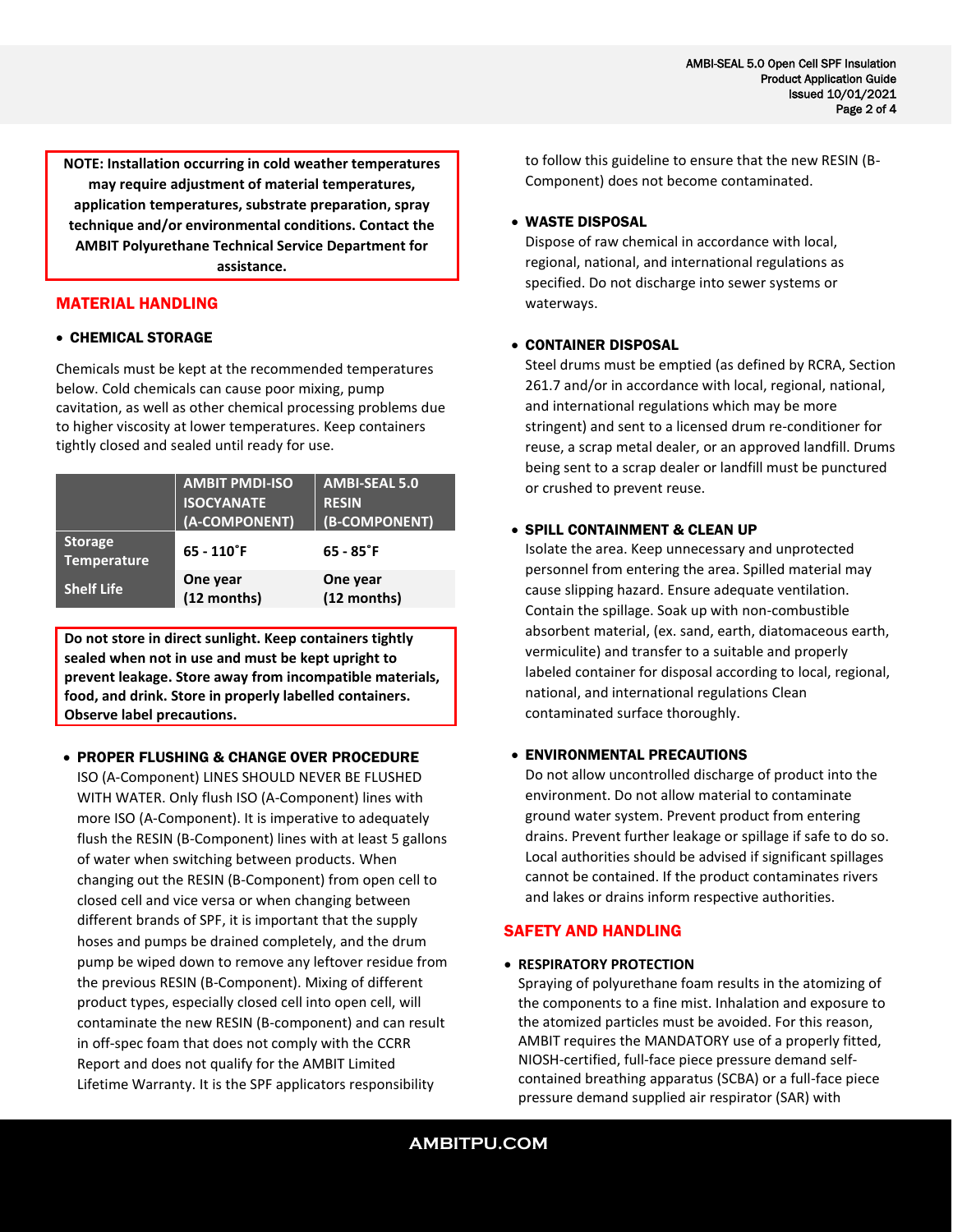auxiliary self-contained air supply during the installation of any of our spray polyurethane foam (SPF) systems. Respirators should be used in accordance with a respiratory protection program to ensure proper fitting, training, and other important aspects of use. See the "*[Guidance for](https://polyurethane.americanchemistry.com/Resources-and-Document-Library/Guidance-for-Developing-a-Written-Respiratory-Protection-Program.pdf)  [Developing a Written Respiratory Protection Program](https://polyurethane.americanchemistry.com/Resources-and-Document-Library/Guidance-for-Developing-a-Written-Respiratory-Protection-Program.pdf)"*, published by the American Chemistry Council Center for Polyurethane Industry for more information.

Persons with known respiratory allergies should avoid exposure to the ISO (A-Component). The ISO (A-Component) contains reactive isocyanate while the RESIN (B-Component) contains amine and/or catalysts with blowing agents. Both materials must be handled and used with adequate ventilation *(See Ventilation Requirements)*. The vapors must not exceed the TLV (0.02 parts per million) for isocyanates.

#### **NOTICE: EXPOSURE CAN OCCUR EVEN WHEN NO NOTICEABLE ODOR IS PRESENT.**

#### • PERSONAL PROTECTIVE EQUIPMENT (PPE)

SPF applicators should avoid breathing vapors or having chemical contact with skin, eyes, and clothing. The use of proper Personal Protective Equipment is required when handling chemicals and include but are not limited to:

- NIOSH approved Full-face mask or hood with fresh air source.
- Overall (preferably heavy cotton) or Tyvek-Pro Tech 'C', Tyvek Pro 'F' disposable coverall.
- Non-permeable protective gloves

For more information on safety and handling, please consult the **AMBI-SEAL 5.0** Safety Data Sheet (SDS).

# JOBSITE SAFETY AND PREPARATION

#### • VENTILATION REQUIREMENTS

AMBIT Polyurethane requires that a mechanical ventilation system be utilized in a workplace where spray polyurethane foam (SPF) is applied. At minimum, the ventilation requirement is needed during spray application and for a period of 24 hours after the foam installation has been completed. Any mechanical ventilation system used in the workspace needs to be able to exhaust air directly to the exterior of the building at a minimum rate of 0.3 Air Changes per Hour (ACH). The volume of the workspace would need to be determined for system design. If, for

example, the volume of the workspace is 5,000  $ft^3$  then the minimum capacity of the ventilation system equals 5,000 ft<sup>3</sup> x 0.3 ACH = 1,500 ft<sup>3</sup>/h = 25 ft<sup>3</sup>/min (cfm). 0.3 ACH is the minimum ventilation rate and can be achieved by most commercial ventilation fans. While 0.3 ACH is the minimum recommendation it is recommended that this level be exceeded. The more a workspace can be ventilated, the better. More information can be found in the *["Guidance on](https://polyurethane.americanchemistry.com/Ventilation-Considerations-for-Spray-Polyurethane-Foam.pdf)  [Ventilation During Installation of Interior Applications of](https://polyurethane.americanchemistry.com/Ventilation-Considerations-for-Spray-Polyurethane-Foam.pdf)  High-[Pressure Spray Polyurethane Foam"](https://polyurethane.americanchemistry.com/Ventilation-Considerations-for-Spray-Polyurethane-Foam.pdf)* published by the American Chemistry Council, Spray Foam Coalition.

# • SUBSTRATE PREPARATION

**AMBI-SEAL 5.0** is suitable for application to most construction materials such as wood, metal, masonry, and concrete. For proper adhesion, substrate must be clean and free of any surface residue such as oil, grease, etc. The physical characteristics of the polyurethane will be affected by the presence of moisture. For this reason, it is imperative that the moisture content of the substrate does not exceed 19%. All substrates must be dry and completely free of rain, condensation, dew, or frost. Moisture will react with the ISO (A-Component) of the chemical system, resulting in off-ratio polyurethane foam as well as, poor adhesion and physical properties. Polyurethane foam applied during these conditions should be removed completely and the substrate should be allowed to dry thoroughly prior to the new installation.

# • HOT WORK

Applicators should ensure the safety of the jobsite and construction personnel by posting appropriate signs warning that all "hot work" such as welding, soldering, and cutting with torches should take place no less than 35 ft. from any exposed foam. If "hot work" must be performed all spray polyurethane foam (SPF) should be covered with an appropriate fire or welder's blanket, and a fire watch should be provided.

# • OVER SPRAY PREVENTION

Avoid spraying during sustained wind speeds or gusts exceeding 15 miles per hour. Over spray can travel long distances and may adhere to objects left unprotected such as windows, doors, equipment, or building exterior and automobiles. It is the responsibility of the applicator to identify and protect surfaces that could be affected by over spray.